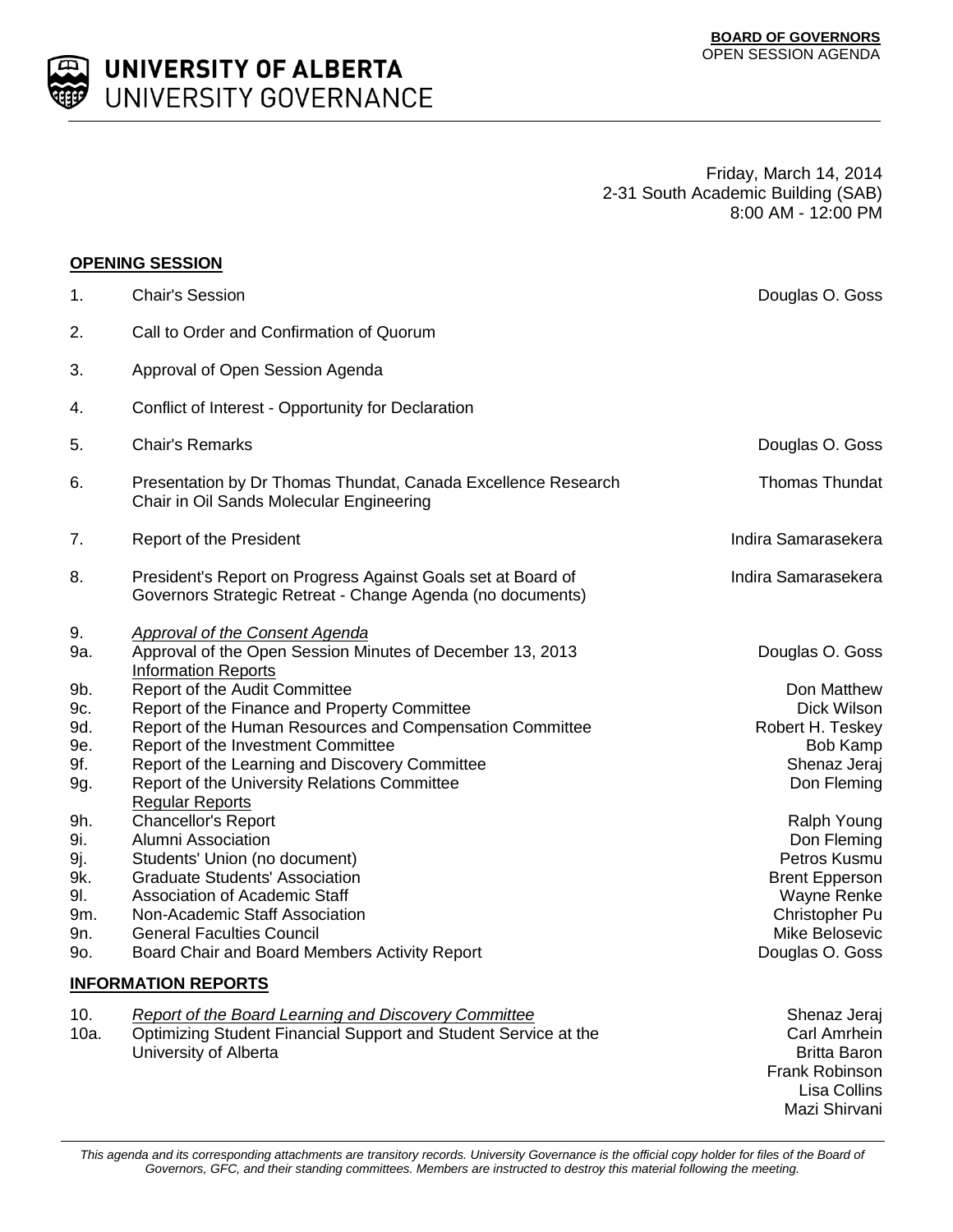| 11.<br>11a. | <b>Report of the Board Safety, Health and Environment Committee</b><br>Report of the Board Safety, Health and Environment Committee                                                                                                                                   | Steven LePoole                                                     |
|-------------|-----------------------------------------------------------------------------------------------------------------------------------------------------------------------------------------------------------------------------------------------------------------------|--------------------------------------------------------------------|
|             | <b>ACTION ITEMS</b>                                                                                                                                                                                                                                                   |                                                                    |
| 12.<br>12a. | <b>Report of the Board Audit Committee</b><br>Proposed University Records Management Policy                                                                                                                                                                           | Don Matthew<br><b>Phyllis Clark</b><br>Andrea Hare                 |
| 13.<br>13a. | Joint Report of the Board Finance and Property Committee and the<br><b>Board Learning and Discovery Committee</b><br>University of Alberta's Comprehensive Institutional Plan (CIP) (2014)                                                                            | Dick Wilson<br>Shenaz Jeraj<br>Carl Amrhein<br>Debra Pozega Osburn |
| 14.<br>14a. | <b>Report of the Board Finance and Property Committee</b><br>Proposed Changes to Existing Mandatory Student Instructional<br>Support Fees, Proposed New Mandatory Student Instructional Support<br>Fees, and Proposed New Non-Instructional Fees                      | Dick Wilson<br>Carl Amrhein<br><b>Phyllis Clark</b>                |
| 14b.        | North Campus Sectors Plan - Long Range Development Plan<br>Amendment                                                                                                                                                                                                  | Dick Wilson<br>Don Hickey                                          |
| 15.<br>15a. | Report of the Board Human Resources and Compensation Committee<br>Proposed Changes to the Search and Review Procedures for<br>President and the Search Procedure for President (Appendix A):<br>Committee for President Position Definitions and Eligibility (UAPPOL) | Robert H. Teskey<br><b>Marion Haggarty-France</b>                  |
| 15b.        | Advisory Search Committee for President: Guidelines and Procedures                                                                                                                                                                                                    | Robert H. Teskey<br><b>Marion Haggarty-France</b>                  |
| 16.<br>16a. | <b>Report of the Board Chair</b><br>Committee Appointments Update (documents to be distributed prior to<br>the meeting)                                                                                                                                               | Douglas O. Goss<br><b>Marion Haggarty-France</b>                   |

## **REGULAR REPORTS**

- 17. Other Business
- 18. Board Events: Board of Governors Recognition Dinner, Thursday, May 8, 2014; next Board of Governors meeting, Friday, May 9, 2014.

| Presenter(s):         |                                                                  |
|-----------------------|------------------------------------------------------------------|
| Douglas O. Goss       | Chair, Board of Governors, Bryan & Company LLP                   |
| Ralph Young           | Chancellor, University of Alberta                                |
| Indira Samarasekera   | President and Vice-Chancellor, University of Alberta             |
| Mike Belosevic        | Member, Board of Governors, University of Alberta                |
| <b>Brent Epperson</b> | President, Graduate Students' Association, University of Alberta |
| Don Fleming           | Member, Board of Governors                                       |
| Shenaz Jeraj          | Member, Board of Governors                                       |